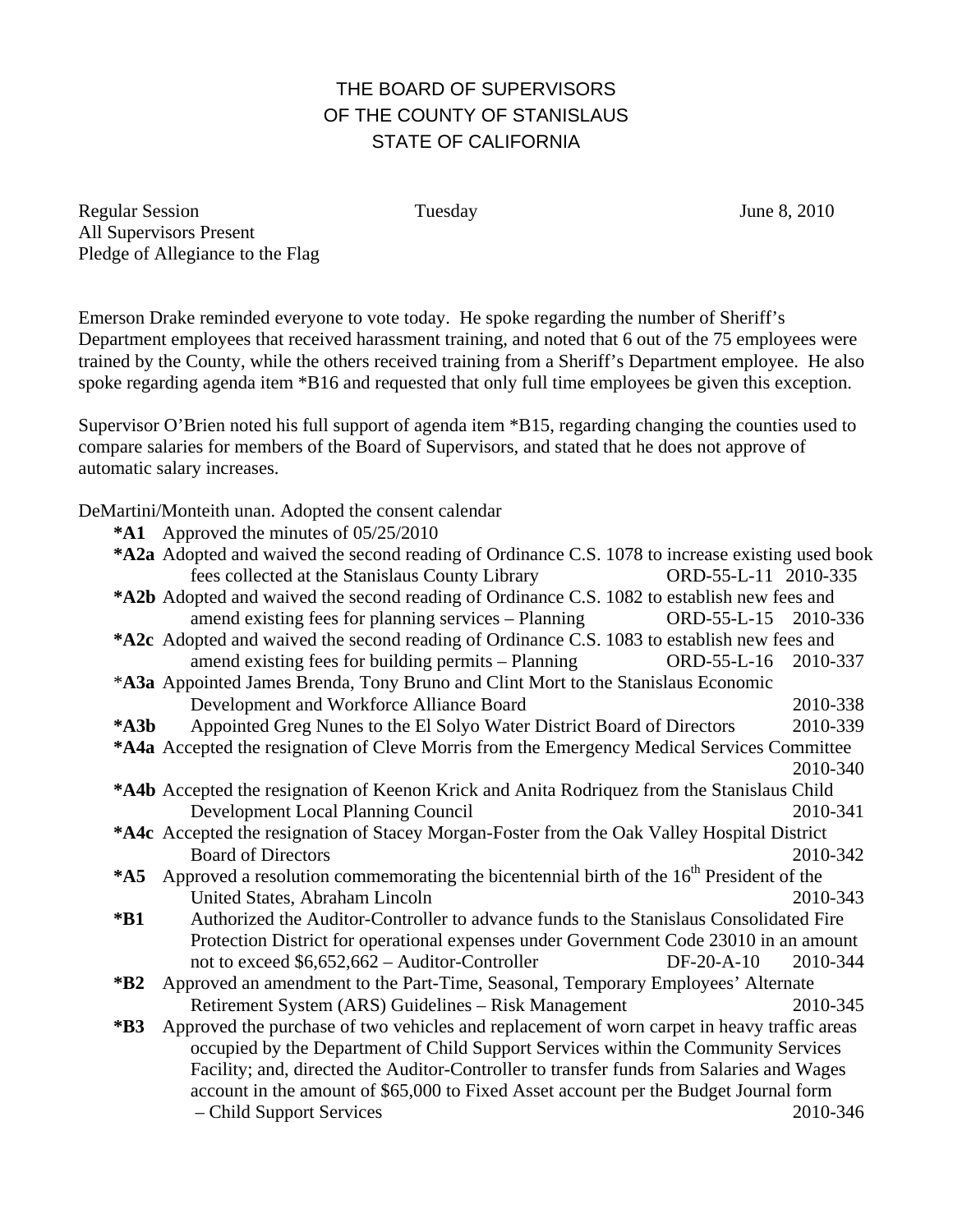- **\*B4** Approved FY 2010-2011 renewal agreements for contracted program services for individuals and families receiving Temporary Aid to Needy Families, CalWORKs, Child Welfare, and Adult Services; and, authorized the Director of CSA, or her Assistant Director designee, to finalize and sign the agreements and any amendments not to exceed the contract amounts – CSA 2010-347
- **\*B5** Set a public hearing for 06/29/2010, at 9:05 a.m., to consider adjustments to Stanislaus County franchise maximum rates for solid waste collection services in Franchise Areas 1, 2, and 4 – DER 2010-348
- **\*B6** Authorized the Director of DER, or her designee, to enter into an agreement with the California Department of Resources Recycling and Recovery for the Cycle 6 Waste Tire Cleanup and Amnesty Event Grant (TCA-6), together with the cities of Hughson, Newman, Oakdale, Patterson, Riverbank, Turlock and Waterford; and, directed the Auditor-Controller to increase appropriations and estimated revenue in the amount of \$45,494 as detailed in the Budget Journal form – DER 2010-349
- **\*B7** Directed the Auditor-Controller to discontinue the annual transfers from the Fink Road Landfill Enterprise Fund to the Fink Road Landfill Closure/Post-Closure Fund for FYs 2009-2010 through 2011-2012, and to resume in FY 2012-2013 – DER

- **\*B8** Authorized the Managing Director of HSA, or her designee, to submit the Federally Qualified Health Center Look-Alike annual Recertification Application to the Health Resources and Services Administration (HRSA); and, authorized the CEO, or his designee, to sign required documents as part of the Federally Qualified Health Center Look-Alike Recertification Application – HAS 2010-351
- **\*B9** Approved the list of Independent and Personal Services Contractor Agreements in excess of \$100,000 between the Stanislaus County HSA and various contractors for FY 2010-2011; authorized the HSA Managing Director, or her designee, to sign the agreements; and, authorized the HSA Managing Director, or her designee or Successor, to negotiate and sign individual amendments to the agreements, not to exceed \$75,000 – HAS

2010-352

- **\*B10a** Approved the request from Oakdale High School to have exclusive use of Woodward Reservoir areas designated for cross country trails on August  $26<sup>th</sup>$ , September  $8<sup>th</sup>$ , and October 13<sup>th</sup> for their 2010 Cross Country Home Meets; directed Oakdale High School to adhere to the requirements set forth by the Department of Parks and Recreation; and, approved the waiver of fees for exclusive use, reservation, vehicles, and buses – Parks and Recreation 2010-353
- **\*B10b** Approved request from the Living Water Bible Church to have exclusive use of Wincanton Park, Pavilion Area, on Sunday, 06/27/2010, for their 18<sup>th</sup> Annual Anniversary Celebration and Picnic; and, directed the Living Water Bible Church to adhere to the requirements set forth by the Department of Parks and Recreation – Parks and Recreation 2010-354
- **\*B11** Authorized the Chief Probation Officer to accept a Responsive Grants Program (RGP) allocation from Sierra Health Foundation for the Girls Juvenile Justice Initiative and to sign all necessary documents related to the grant including all contracts – Probation 2010-355
- **\*B12** Authorized the Sheriff to submit, and accept if awarded, a joint grant application to the Bureau of Justice Assistance for the 2010 Edward Byrne Memorial Justice Assistance Grant funding to enhance criminal justice processes; authorized the Chairman to sign the MOU between the County and the City of Modesto for the Justice Assistance Grant (JAG) Program Award; directed the Auditor-Controller to establish a budget with estimated revenue and appropriations in the amount of \$235,816 per the budget journal after the

2010-350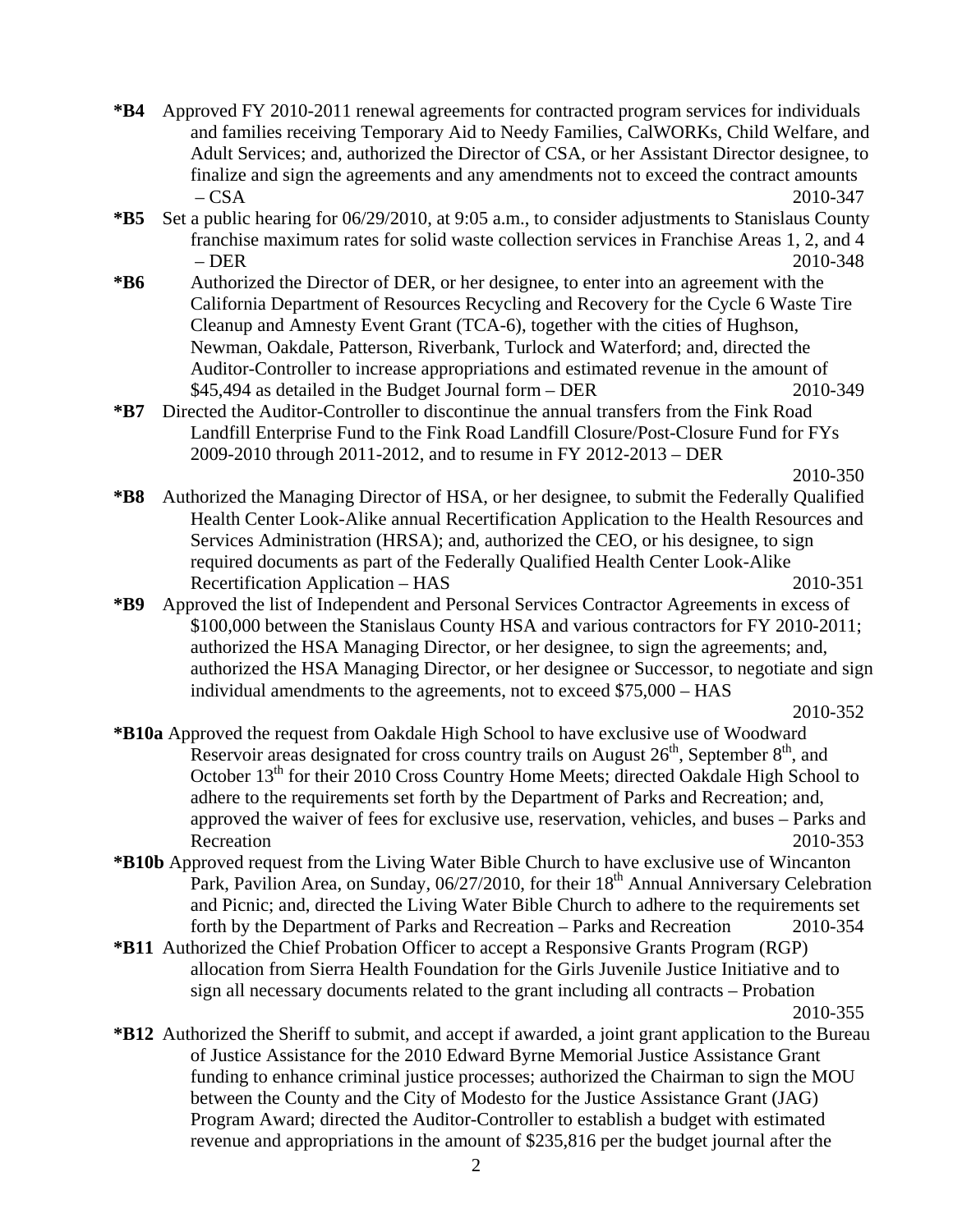grant is awarded and an acceptance letter is received by the Sheriff's Department; and, approved the recommendations for use of the 2010 Edward Byrne Memorial Justice Assistance Grant to share funding with the City of Modesto Police Department and continue funding for existing staff in the Sheriff's Department and Probation Department – Sheriff 2010-356

**\*B13** Authorized the Auditor-Controller to transfer existing appropriations in the Sheriff's Department California Multi-Jurisdictional Methamphetamine Enforcement Team (Cal-MMET) grant budget per the budget journal; and, authorized the Sheriff to utilize these funds for the purchase of four used vehicles for the Cal-MMET unit – Sheriff

2010-357

- **\*B14** Adopted the revised retirement contributions rates and revised actuarial assumptions for FY 2010-2011, as recommended by the Board of Retirement; and, directed the Auditor-Controller to change the employer retirement contribution rates for the FY 2010-2011 in accordance with the actuarial valuation of 06/30/2009, and the supplemental schedules on the payroll check of 07/28/2010 – StanCERA 2010-358
- **\*B15** Finds and determines that Ordinance C.S. 1088 is not subject to CEQA (Public Resources Code §2100 et seq.); introduced and waived the first reading of Ordinance C.S. 1088 amending §2.04.030 of the Stanislaus County Code as set forth in the proposed ordinance, to delete reference to the counties of Monterey; Sacramento, Solano, Sonoma, and Ventura, and to substitute and replace those counties with the San Joaquin Valley counties of Madera, Merced, Kings, and Tulare as the counties used to compare salaries for members of the Board of Supervisors – CEO ORD-55-M-3 2010-359
- **\*B16** Approved an exemption to County Personnel Policy 3.20.131 to allow Public Safety Employees impacted by the RIF in the Sheriff's Department to attend trainings and work occasional extra-help assignments in the Sheriff's Department while employed full-time in another County department – CEO 2010-360
- **\*C1** Approved the conditional award of the construction contract in the amount of \$1,236,473.65 to Granite Construction of Watsonville, CA for the construction of the Carpenter Road at Beverly Drive and Carpenter Road at Robertson Road Traffic Signals, Federal Aid Project No. ESPL-5938(166), subject to receipt of appropriate insurance and bonds; authorized the Director of Public Works to execute a contract with Granite Construction, for \$1,236,473.65 and to sign necessary documents; directed the Auditor-Controller to make the necessary budget adjustments per the financial transaction sheet; authorized the Director of Public Works to execute change orders in accordance with Public Contract Code, §20142; upon project completion, authorized the Director of Public Works to accept the completed improvements and perform all necessary closeout activities; and, authorized the Construction Manager to issue a Notice to Proceed contingent upon receipt of proper insurance and bonds – PW 2010-361

DeMartini/Monteith (2-2)(O'Brien and Grover opposed)(Chiesa abstained) **9:00 am** The **motion failed** to introduce, waive the reading, and adopt Planning and Community Development Department Ordinance Amendment #2009-01, an ordinance adding Subsection "G" to §21.20.030 of Title 21 of the Stanislaus County Code relating to truck parking in the agricultural zone

O'Brien/DeMartini (4-0)(Chiesa abstained) **9:00 am** The Board referred Planning and Community Development Department Ordinance Amendment #2009-01, an ordinance adding Subsection "G" to §21.20.030 of Title 21 of the Stanislaus County Code relating to truck parking in the agricultural zone, back to the Ad Hoc Committee, General Plan Update Committee, and Planning Commission to look at other alternatives, including consideration of limiting application of the ordinance to highway corridors;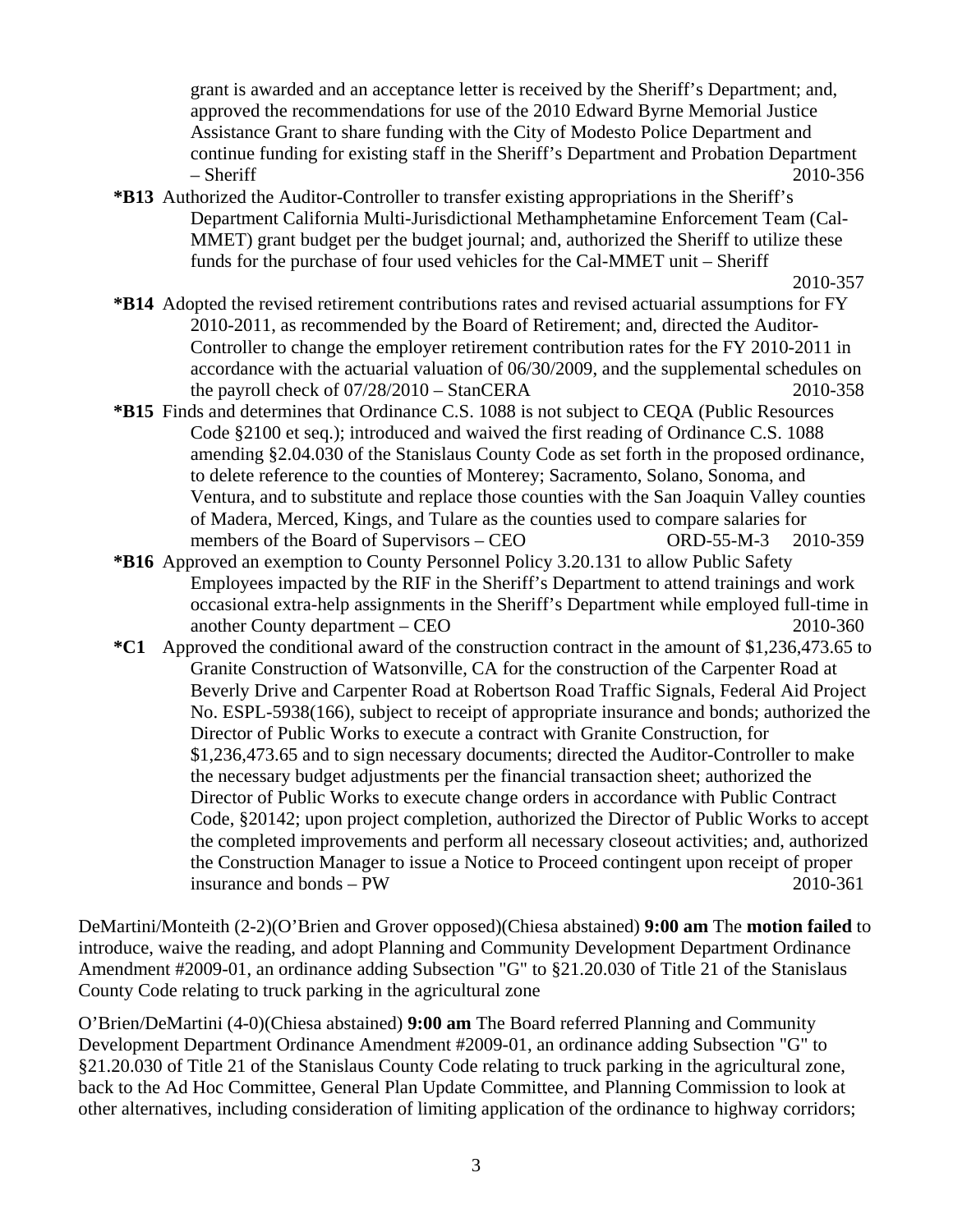and, directed code enforcement to continue to suspend enforcement until after a revised ordinance is considered ORD-55-M-2 1210-362

## **Recessed at 10:42 a.m.**

## **Reconvened at 10:52 a.m.**

O'Brien/Monteith unan. **9:05 am** Conducted the public hearing to receive public comment and input on the proposed spending plan; accepted and adopted the Recommended Proposed Budget for Budget Year 2010-2011 from the CEO; authorized the CEO and the Auditor-Controller to make the necessary technical adjustments to implement the approved Recommended Proposed Budget; approved decreasing the Other Designation in the General Fund by \$8 million to balance the General Fund for the 2010-2011 Recommended Proposed Budget; authorized the use of \$1,590,367 of Mandated County Match contingency funds to fund the mandated match and maintenance of effort requirements within the Mandated County Match budget; amended the Salary and Position Allocation Resolution to reflect the recommended changes for the 2010-2011 Recommended Proposed Budget, (as outlined in the Staffing Impacts section of this report and detailed in Attachment A) to be effective with the start of the first pay period beginning after 07/01/2010; approved the reduction-in-force of six filled positions in the Area Agency on Aging-Veterans' Services, General Services Agency, Planning and Community Development, Public Works-Administration, and Strategic Business Technology budgets effective 09/11/2010; approved the Chief Executive Officer's countywide office closure schedule as detailed in the agenda item; approved the office closures for the Clerk-Recorder, District Attorney, and Public Defender on 10/11/2010, 02/11/2011, and 03/31/2011 to coincide with Court holidays as detailed in the agenda item; approved the revised Treasurer-Tax Collector's operating hours of 8:00 a.m.-5:00 p.m. to 8:30 a.m.-4:30 p.m. effective 07/01/2010; approved contracts and/or agreements listed on Attachment C in cumulative amounts of \$100,000 or greater since 07/01/2003; directed the CEO to prepare the Final Budget and set the Public Hearing for consideration of the Final Budget on 09/14/2010 at 9:05 a.m., and 09/15/2010 and 09/16/2010, at 9:00 a.m., if necessary; and, **declined** to approve an adjustment to the Board of Supervisors' compensation in accordance with the Stanislaus County Ordinance Code Subsection D of  $$2.04.030, of 3.75\% on 07/01/2010 and 3.75\% on 07/01/2011 - CEO$  2010-363

**Corr 1** Acknowledged receipt of the First 5 Sacramento Region 2010 Impact Report for the Children and Families Commissions of Colusa, El Dorado, Placer, Sacramento, San Joaquin, Stanislaus, Sutter and Yolo Counties.

**Corr 2** Referred to the Department of Public Works, a copy of the Final Municipal Service Review (MSR) and Sphere of Influence (SOI) Update for the County Services Areas within Stanislaus County, as approved by the Local Agency Formation Commission (LAFCO) on May 26, 2010.

**Corr 3** Referred to the CEO, a Notice of Available Government Property from the U.S. General Services Administration for the former Social Security Administration Building at 1230  $12^{th}$  Street, Modesto, CA.

**Corr 4** Acknowledged receipt of claims and referred to the CEO-Risk Management Division the following claims: Alejandro Zamora; Alexandro Aguire; Armando Olvera; and, Donna M. Reid.

Supervisor DeMartini spoke regarding the reasons for the severe budget challenges facing our County. He also spoke regarding a tax-sharing agreement that the City of Modesto has with an oil distributor and how it is taking sales tax money from Stanislaus County and the cities in the county.